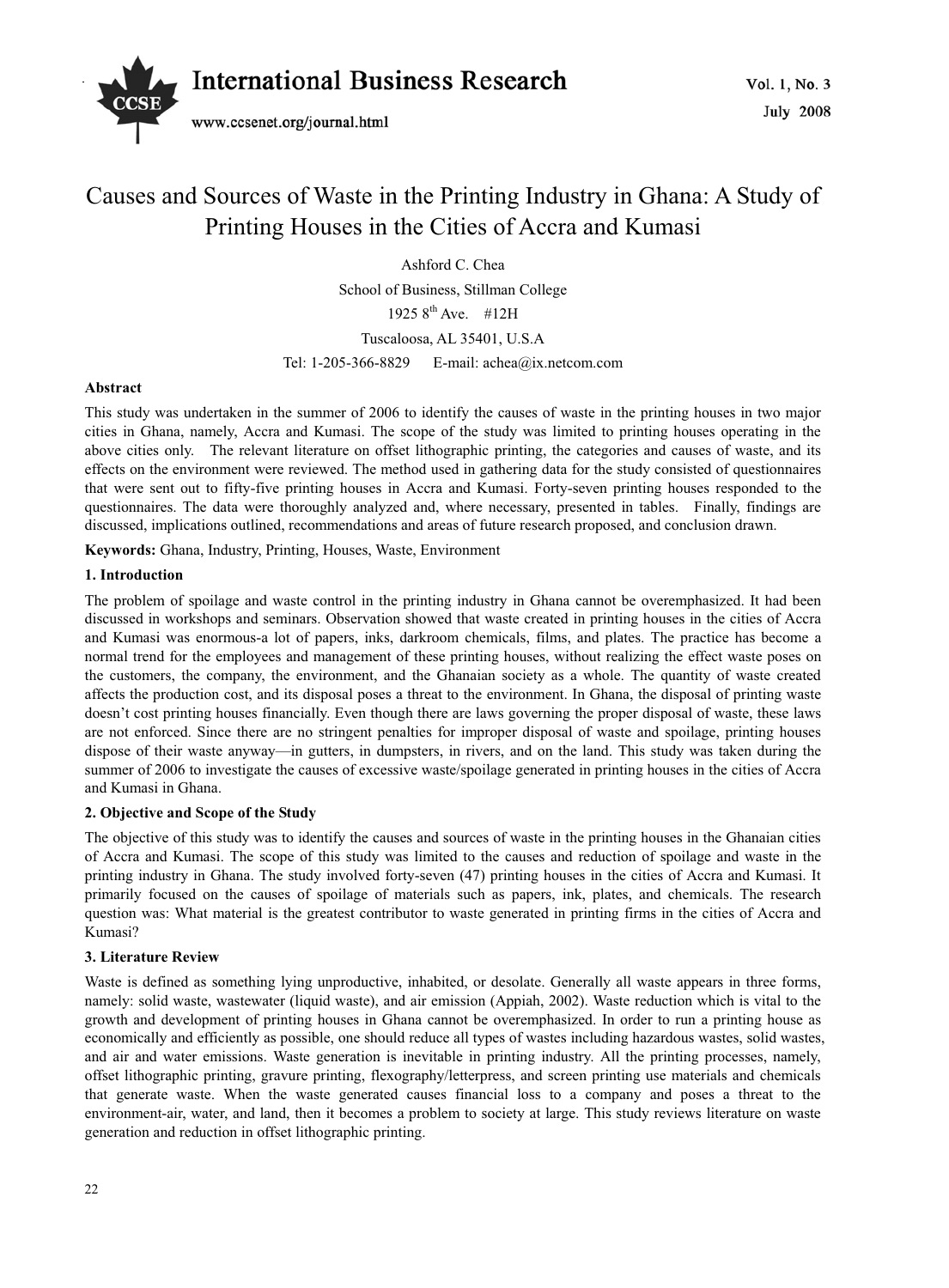# *3.1 The Printing Industry*

The printing industry uses various printing technologies for printing books, magazine, newspapers, business documents, catalogs, form, etc. These technologies include lithography, rotogravure, flexography, screen, letter-press, and digital technologies including inkjet and electro-photography. The use of these technologies depends on the required quality of the print, number of impressions to be printed, availability of required resources, cost of the equipment, consumables cost per unit, need to use variable content, and other factor (Romano, 2004).

# 3.1.1 Overview of Offset Lithographic Printing

Offset lithographic printing is the predominant process used in printing today. In the United States, it is currently the most prevalent printing technology. According to an estimate by A.F. Lewis & Co., a market research firm specializing in the graphic arts industry, there are over 53,000 establishments employing the printing process, and approximately 49,000 of these use lithographic presses. Lithographic printing is likely to remain a viable technology for the long term for static, long run jobs either as a standalone technology or as a component of hybrid production (Romano, 2003). Digital color printing is poised to grow significantly over the next five years with the primary growth driver being cost reduction (Dalessandro, 2001). In Ghana, a survey of forty-seven (47) presses in the cities of Accra and Kumasi conducted by the author of this study shows that all of the printing houses use lithographic presses. The success of the lithographic printing is due to the ability of the process to produce high quality text and illustrations cheaply and effectively in short, medium, and high volume production runs.

Lithography is used for a wide range of items from letterheads to books and magazines. Some other applications of the lithographic printing process include advertising, envelops, labels and tags, stationery, greeting cards, and packaging. However, the ascendancy of the lithographic process may soon be challenged by both improvements in flexography and relatively new plate-less technologies, which make up the fastest growing sector of the printing industry in both developing and developed countries (Hird, 1991).

# 3.1.2 Types of Lithography

The lithographic printing is divided into three separate sub-processes: sheet fed offset, heat set web offset, and non-heat set web offset. Sheetfed presses refer to presses designed to print a single sheet of paper at a time. They are built to pick up individual sheets of paper from a feed table. Sheets are delivered equally, one at a time down a feedboard to the printing unit (Appiah, 2002). Sheetfed presses constitute the majority of presses in offset lithographic printing. The web offset presses are so named because of their use of rolls of paper which are continuously fed into the press. Only a few of lithographers use the web offset process. In heatset web offset printing, inks are dried using a recirculating hot air system. This type of printing is very useful for high-volume, high-speed production runs (up to 40,000) impressions per hour); however, the ink drying process involved may result in volatile organic compound (VOC) emissions that must be controlled. In contrast, non-heatset web offset process often uses inks that do not require assisted drying. Each of these sub-processes has some distinct environmental and human health impact (Romano, 2003).

# 3.1.3 Classification of Waste

It is important to note that waste do differ from process to process and the methods of reducing waste in one printing process do not necessarily apply to other printing processes. There are three major waste streams found in the printing industry. They include: (a) solid waste – in general printing environment solid waste could consist of the following: empty containers, used film packages, outdated materials, damaged plates, developed films, dated materials, test production, bad printing or spoilage, damaged product, and scrap papers (b) water waste – water waste from printing operations may contain lubricating oils, waste ink, clean-up solvents, photographic chemicals, acids, alkaline, and plate coatings, as well as metals such as silver, iron, chromium, copper, and barium and (c) air emissions – printing operations produce volatile organic compound emissions from the use of cleaning solvents and inks, as well as alcohol and other wetting agents used in lithographic printing. Larger plants can be the source of sulfur dioxide emissions (Lewis, 1982). Finishing operations may include final trimming, die cutting, folding, collating, binding, laminating, embossing, and assembling operations. Binding methods include stitching (stapling), gluing, and mechanical binding. The primary waste are binding and laminating chemicals and scrap papers (Banerjee, 2001).

# 3.1.4 Waste and the Environment

An awareness of environmental, health, and safety issues plays an important role in the identification of printing technologies. Lithographic printers may not be familiar with available government-supported environmental information programs, and may rely primarily on vendors, suppliers, customers and trade association for such information (Rothenberg, Toribio, and Becker, 2002).

Printing operations use materials that may adversely affect air, water, and land resources: certain chemicals involved in printing volatilize, which contributes to air emissions from the facility and to smog formation; other chemicals may be discharged to drains and impact freshwater or marine ecosystem; and solid waste contribute to the existing local and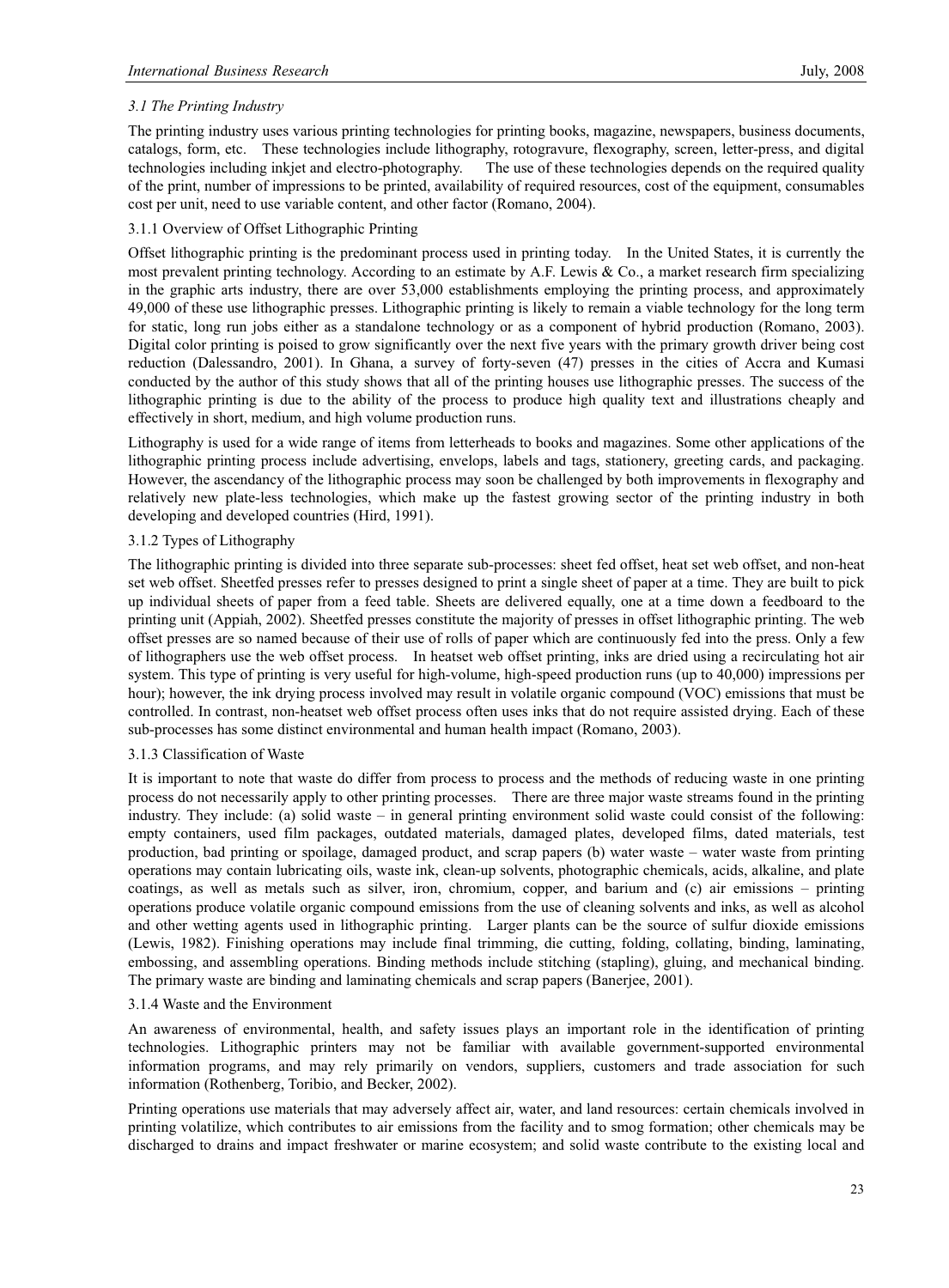regional disposal problems. There is a growing concern in Ghana about industrial waste and pollution, health and safety hazards to industrial workers, public health problems due to adverse environmental changes and the misapplication of hazardous chemicals. Atmospheric pollution associated with Ghana's industrialization activities result mainly from combustion processes. These pollutants tend to be in the form of particulate matter, smog, odor, and nuisance gases. These emissions contain varying amounts of gases such as nitrogen, hydrocarbons, and carbon. Apart from the health problems caused by these gases, they also contribute to the problem of acid rain. In recent years, hydrocarbons have been identified as substances contributing to the global ozone depletion problem (Tilley, 1999).

In the printing industry inks such as web offset heatset and non-heatset inks contain hydrocarbons in their formulation. The improper disposal of fixer, for instance, can be very harmful to the environment. The disposal of fixer is a big problem for the environment (Appiah, 2002).

### **4. Method**

The method used in carrying out the study includes both primary and secondary sources of information gathering. Books, articles, and relevant documents were reviewed to help carry out this study. Structured questionnaires were used as instruments to solicit vital data. Questionnaires were used due to the large number of printing houses and time constraint. The questionnaires were distributed to fifty-five (55) printing houses in Accra and Kumasi.

#### *4.1 Sampling*

In the researcher's attempt to conduct an effective study, a population which was made up of all printing houses in Accra and Kumasi was considered. The sample size was made up of forty-seven (47) printing houses. The sample frame was chosen with the random sampling method with each printing house having not less than five employees. There are about 92 registered printing houses in Accra and Kumasi. Out of the 55 questionnaires distributed, an impressive number of 47 were retrieved. The responses were compiled, analyzed, and presented on tables. Comparisons and deductions were made and implications were drawn from the responses.

### *4.2 Data Analysis*

Spoilage/wastage in a printing house cannot be done eliminated, but can readily be controlled. There are many causes of spoilage/wastage in a printing house. The data gathered will help find out from the printing houses selected, the causes of spoilage/wastage in the presses; their ways of disposal; the effects of spoilage/waste on a company and the environment. This section groups the data collected into three sub headings. These include (1) grouping the printing houses in the sample (2) causes of paper spoilage/wastage and (3) causes of film and darkroom chemicals wastage/spoilage.

The questions used in collecting the data are stated and the responses are presented in tables. Deductions, inferences, explanations, and implications are then used to analyze the responses.

#### 4.2.1 Grouping of Responses

The researcher's concern was to know the categories of printing houses studied. Three questions were asked to help gather responses for the stated intention. These questions are (a) how many workers are in the company? (b) what departments do you have? and (c) what equipment, materials, and chemicals do you use? Most of the respondents refused to write the number of machines and equipment they had; for this reason, the responses from the number of employees were used as the criteria for grouping the printing houses into three groups, A, B, and C. From the responses, companies with employees numbering 61-100 and above were grouped as A. Employees numbering 21-60 were grouped as B, and employees numbering 5-20 were grouped as C. The number of employees available in a printing house and the quantity of goods produced determined the level of waste created. From the data gathered, the level of waste created by group A is expected to be higher compared to that of group B because they have more machines and workers, and they produce more. Group B is also expected to produce a higher amount of waste/spoilage compared to that of group C. Group C is expected to produce less waste/spoilage with regard to the number of machines, and workers and the quantity of production as compared to that of groups A and B. The responses are presented in the tables 1 and 2.

#### 4.2.2 Causes of Paper Wastage/Spoilage: Machines

The working condition of the machines in the printing house is as vital as the expertise of the machine operator. All the parts of the machine are supposed to work properly if quality of work is to be achieved. The feeder board, grippers, cylinders, rollers, delivery board etc., must be in place and functioning properly to avoid the malfunctioning or the total break down of the machines during production. This calls for the regular maintenance of the machines to keep them in good condition which will help in the reduction of waste in the printing house. In view of this, the researcher asked the following question: Do you have a maintenance schedule for your machines? The answer options to the question were Yes and No. 89% of the respondents have a maintenance schedule program. 11% do not have a maintenance schedule program. It could also be that, even though they do not have a schedule for maintaining their machines, they may have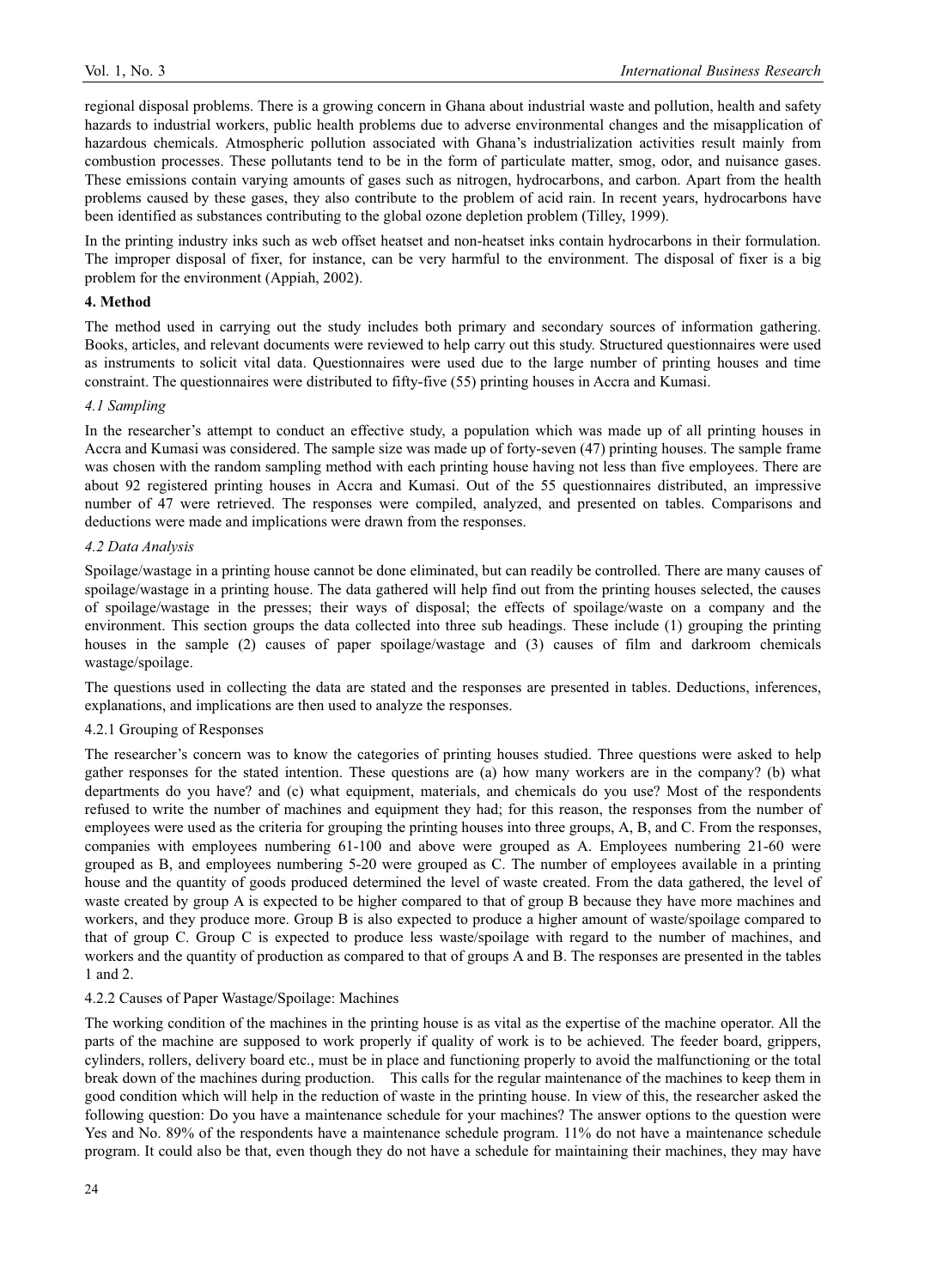their own way of ensuring that their machines are in good condition for work. In a bid to know if the maintenance schedule was implemented by the printing houses under study, the researcher asked accordingly. From the data, 9% had a weekly maintenance schedule program, 42% had a monthly maintenance schedule program, 28% carry out a yearly maintenance schedule program, and 21% did not choose any of the options but had their own reasons such as (a) the machines are checked daily and will therefore not need a total maintenance section (b) the machines are not faulty and so if they are tempered within the verge of maintenance, they may develop problems and (c) they may even breakdown totally due to the constant removing of screws and bolts. The responses are presented table 3.

It is encouraging to know that some sort of maintenance is carried out on the machines of the printing houses in one way or the other. How often the schedule of the machine is carried out may depend on the efficiency or the working condition of the machine. When machines break down due to poor maintenance, production time is wasted. And when a part of the machine is faulty, papers and other materials are wasted.

## 4.2.3 Spoilage Allowance (Overs) Added To Paper

Printing on the press demands that extra sheets be added to the actual number of sheets needed for the job. This is termed as overs or spoilage allowance. Overs are added to ensure that the correct number of copies a job demands is attained. On the average, the overs on a full color job should not exceed 15%, and that of a single color job should not exceed 10%. If overs for a full color job and single color job exceed their average percentages, it will cause waste. The objective of the researcher was to know the percentage of overs used by the respondents. This was to verify if the respondents use the right number of overs during a press run. The data show that the average percentage of overs added to a full color job should be more than that of a single color (black and white) job. Since more sheets are needed when printing full color. The responses are presented in tables 4 and 5.

### 4.2.4 Waste Control Policy

A waste control policy is a guiding framework within which an organization controls its waste. This policy entails the dos and don'ts that will help reduce waste in a printing house. All printing houses should have a waste management policy that will help them reduce the amount of waste produced and then monitor its disposal. To achieve this, all the workers must be aware of the policy and know their various roles in implementing it. The researcher's aim was to know if there is any printing house that does have a waste control policy. Therefore, the following question was posed: Do you have rules that govern the controlling of waste? The answer options for this question were Yes and No. 72% answered yes to the question and 28% answered no, meaning measures have not been put in place to help check waste. This means that they are likely to generate a lot of waste in their daily activities in the printing house. It could also happen that some of the printing houses have the policy, but the workers do not know about it.

Policies must be implemented to prove their existence and to solve the problems for which they were made. Having a policy alone is not good enough. It has to be implemented at a uniform level in the printing house to achieve the aim for which it was initiated. For this reason, the researcher wanted to know if the respondents implemented their policies. The answer options to this question were Yes and No. 47% of the respondents answered yes to the question, while 53% responded no to the question. It can be deduced that 25% of the respondents have rules to control waste in their printing houses but do not implement them, leaving 47% who have a policy and at the same time implement it.

#### 4.2.5 Quality Control

The researcher wanted to know if the quality control unit of the various printing houses inspects the jobs as they go through the various stages in the production process. From the responses, 79% of the sample frame has a quality control unit while 8% does not have any quality control unit or system in their printing houses. 13% did not choose any of the options but gave their reasons as: There were no departments in the printing house responsible for quality control, and every individual employee who works in the printing house from pre-press, press to finishing is trained to know about quality control which they apply in the working process. This implies that a higher percentage of the respondents have quality control/assurance units, which is a good sign. 13% do not have a quality control unit, but rather, every individual employee in each section is trained for that duty. This means that they may not need a structured quality control department or unit. The quality control unit in the printing house helps to avoid the generation of waste during production.

#### 4.2.6 Materials with High Rate of Spoilage

The researcher wanted to find out the most wasted material in the press. The data reveal that paper records the highest percentage of spoilage/waste. Some respondents specified that newsprint is most wasted. Ink is considered to be the second most wasted material according to 11% of the respondents. Films, darkroom chemicals, and plates made up 8% of the respondents. The fact cannot be disputed that paper is the most wasted material in the printing house. The results of this question are presented in the table 6.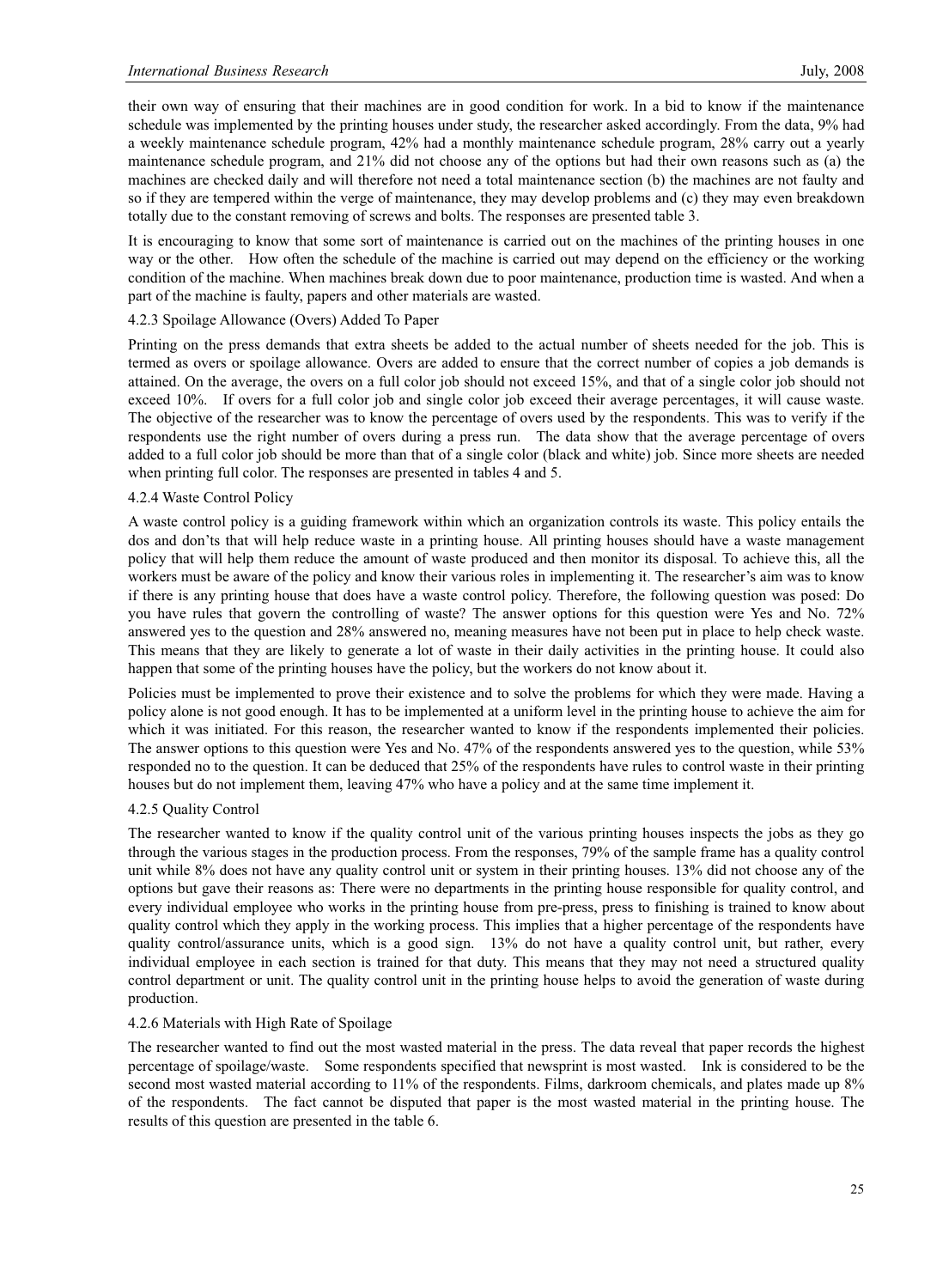#### 4.2.7 Paper Storage

Printing houses normally buy their papers in bulk and keep them in storerooms for production. Papers must be stored in a proper storeroom. That is, a well-ventilated room with cabinets, good roofs without leakage, and good windows and doors. If paper is not well-stored, it can create a lot of problems for the printer. (Dimensional problems such as humidity, crumpling of the paper, color change of paper are examples). With paper, proper storage will avoid damage from temperature, humidity, and spills as well as physical damage. On this note, the researcher's focus was to know if printers encounter difficulties printing with stored papers. The responses gathered revealed that 32% encounter some difficulties when printing with stored papers, but 62% do not encounter difficulties in printing with stored papers. 6% did not choose any option. The 62% of the respondents that do not encounter problems when printing is quite encouraging. This is because if difficulties are not encountered, then waste is avoided. 32% of the respondents encounter difficulties when using stored papers because their papers are not properly stored.

### 4.2.8 Temperature

Paper is delivered in sealed packs; the temperature of the pack or the storeroom can be different. If a paper with a different temperature is exposed to the press room atmosphere, it will change the temperature of the air surrounding the stack and alter the surrounding humidity. If the relative humidity surrounding the stack is higher than the moisture content of the paper the edges of the stack will absorb moisture until it reaches the level of equilibrium. This can cause the paper to curl or have wavy edges.

If the relative humidity surrounding the stack is lower than the moisture content of the stack, the edges will release moisture into the atmosphere producing tight edged papers. Printing with wavy edge or tight edge paper generates a lot of waste. In view of this, the researcher asked the following question: Is the temperature in the pressroom the same as that of the storeroom? The answer options for the question were: Always, Never, or Sometimes. The data collected show that 34% of the respondents said their pressroom temperature is always the same as the storeroom temperature. 32% said the temperature is never the same. 26% said the temperature is sometimes the same, and 8% gave no response. Those who responded that their pressroom temperature is always the same as the storeroom will not have problems when printing with stored papers. It would not even be necessary to condition the papers before printing. Those who said it is never the same are likely to generate a lot of waste when printing with stored papers if they do not condition the papers. The 26% who said the temperature is sometimes the same are likely to generate waste as well if they do not condition their paper before printing on it. This is because a change in temperature can occur at anytime. To avoid wasting paper, it has to be conditioned all the time.

### 4.2.9 Paper Conditioning

This is a term given to the process of allowing paper to adjust to the temperature or the humidity of a given area. The greatest enemy of paper in the press is temperature. Changes in humidity cause changes in the paper's properties. The physical properties of paper are affected by moisture to some extent. The one that concerns printing houses most is dimensional stability, which relates to changes in size and shape of the paper. Sheets that have wavy edges and tight edges are difficult to feed through the gripper system which can cause papers to crease on the press and destroy the blanket. The problems mentioned above accounts much of the waste in the printing house. The only way this can be reduced is for printers to condition paper before it is used. In view of this, the researcher wanted to find out if the respondents condition the paper before using it, and therefore asked the following question: Are sheets of paper conditioned before use? The answer options were Always, Never, and Sometimes. The responses to this question reveal that 21% of the subjects always condition their papers before using them. 17% never condition their paper before using it. 53% sometimes condition their paper before using it, and 9% did not respond. The 21% who always condition their paper before printing are engaged in a very good practice, which will help them in reducing paper waste to the minimum. It is obvious the 53% are not ignorant of the practice. They sometimes ignore the practice due to pressure on the press floor, which forces them to print within a very short notice, without conditioning the papers. The 17% who never condition their papers may have the temperature in both the pressroom and the storeroom being the same. Therefore it becomes unnecessary to condition paper.

It is a bad practice to print on sheets of paper without conditioning them. This is because it can lead to the generation of a lot of waste. Conditioning the paper is also very important. Some printers allow just a short time for paper to condition when it is brought to the press. The standard time limit for a paper to condition is 24 hours.

If the temperature in the pressroom and the storeroom are almost the same, the papers can adjust in just a short time. Therefore, it is always advisable to allow at least one hour for paper conditioning before safe printing. If paper is conditioned for less than an hour, it is likely to have dimension stability like tight edges, wavy edges or poor feeding. This causes a lot of paper spoilage during printing. Some other problems that cause paper spoilage are as follows: (a) bad weather conditions and (b) discolored paper.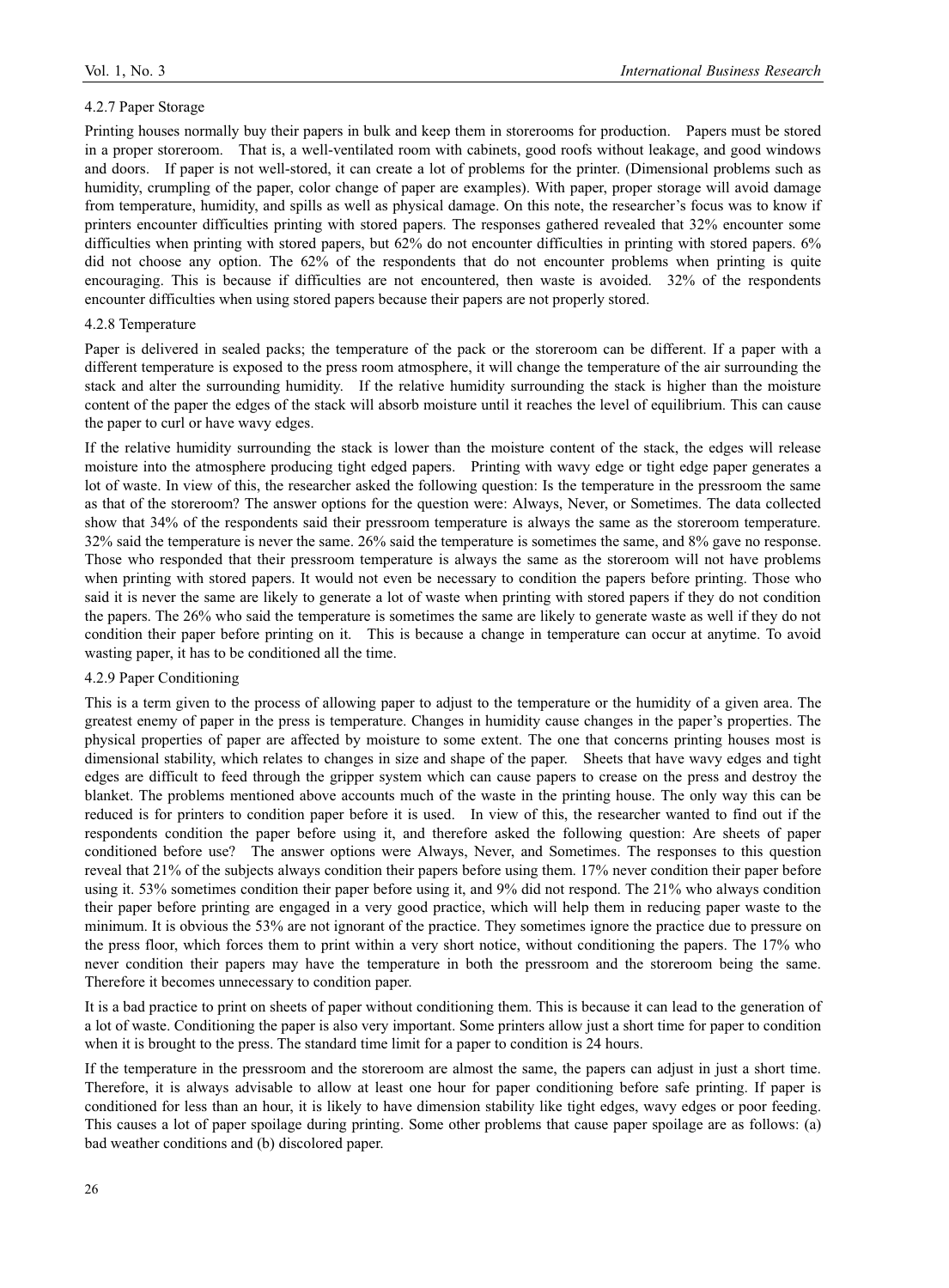#### 4.2.10 Causes of Plate Waste/Spoilage

The research revealed that 8% of printing plates were processed in house, whereas 11% were done outside. The concern of the researcher, however, was to establish the various complications that are associated with plate processing, and that are likely to cause waste or spoilage. To this end, the respondents were asked to state complications in plate usage. The data show that 30% of the respondents encountered the problem of over exposure, 26% had the problem of under exposure, and 28% encountered problems due to weak chemicals. 16% did not choose any of the options. In addition to the options chosen, some respondents added other problems that can cause plate wastage/spoilage. These include (a) expired plates sold out to printer (b) poor stripping (c) outdated or expired plates (d) improper application of chemicals (e) unstable electricity current, and (f) faulty plate making machine. The data presented imply that printers develop one problem or the other when developing plates. Under exposure occurs when the light source for plate burning is not strong enough or when the required time for developing the plate is not reached. Images on this plate cannot be made sharp for printing and must be discarded. 30% also faced the problem of over exposure. When plates are over exposed, the images get distorted and the plate cannot be used in printing. Nothing can be done to reverse this effect and the plates therefore go to waste. After plates have been exposed, they are developed with chemicals. The chemicals are negative and positive plate developers. If these chemicals are not strong enough to remove all the coatings on the plate to make the image sharp the plate will not be suitable for use. This causes the plates to go to waste.

#### 4.2.11 Plate Storage

If plates are not well stored, they may get destroyed at any time, because they are very sensitive to light, water, and scratches. The researcher's aim was to find out the causes of plate wastage/spoilage during storage and if plates are reused or discarded after production. For this reason, the researcher asked the following question: Are plates stored and reused? The answer options were Yes and No. The data show that 72% of the respondents said they store their plates and reuse them, and 11% do not store their plates. 17% did not choose any option. The information implies that 72% store their plates with preservatives and use them again when needed. Some printers encounter problems when using stored plates. The preservatives sometimes get stuck to the plates and will not come off. 11% do not store their plates at all. They make new ones whenever they need to do a re-print. This happens especially with newspaper and magazine printers. This practice costs a company a lot of money since it will have to make a new plate for every re-print. The old plates go to waste. The data gathered are presented in Table 7.

The researcher wanted to know why stored plates sometimes go waste. He therefore asked the following question: "Do stored plates go to waste?" If yes, what amounts to the waste? The following options were given: (a) Poor storage (b) Outlive their number of impressions and (c) Others. The responses show that 19% said plates go waste due to poor storage. 32% also admitted that plates outlive their number of impressions, and 28 % gave their own reasons why plates go to waste in their printing houses: These include, for example, a publisher seeking a re-printing of a previously printed work, and changes such as changes in pages and dates are to be made. Other instances involve bad storage conditions and temperature, and the use of too much deleting fluid on the plates. When plates are stored in a damp place, oxygen will act on the plate causing the plates to rust. Plates are made to only withstand a certain number of impressions after which they become unsuitable for reuse. When a plate outlives its number of impressions, it becomes unsuitable for reuse. The responses to this question are presented in the table 8.

### 4.2.12 Disposal of Waste by Printing Houses and Its Effect on the Environment

Wastes created in the printing house must be disposed of. The disposal methods can cause a serious threat to the environment and human life. It is the social responsibility of the company to make its surrounding community a pollution-free environment. The researcher wanted to know how the wastes created by the printing houses were disposed of. In view of this, the question below was asked. How are the following waste materials disposed of: paper, ink, plate, films/darkroom chemicals? The results show that 67% of the sample frame burn their waste papers. 21% sell them to paper-making companies, 10% dump them in the dumpster, and 2% did not choose any of the options. 39% of the respondents pour their ink waste into the drains. 36% keep them in containers for reuse, and 20% burn their ink waste. 79% of the respondents sell their waste plates to the local aluminum pot makers. 11% use them for items such as calendar, while 6% throw them away. 74% of the respondents burn their waste films, while 26% throw them away. The responses also show that 67% pour their waste darkroom chemicals into the drains. 23% pour them away anywhere outside the printing house, and 10% did not choose any option. The statistics presented above shows that most of the methods used by the printing houses in disposing of the waste generated are not environmentally friendly.

#### **5. Summary of Findings**

The following findings were derived from this study. The study revealed that a good number of the printing houses had maintenance schedule programs and just a small number of them did not have them, but they had other ways of making certain that their machines are in good condition for use. It is established that a high percentage of the respondents had a waste control policy, but some of them did not implement it. The research again revealed that a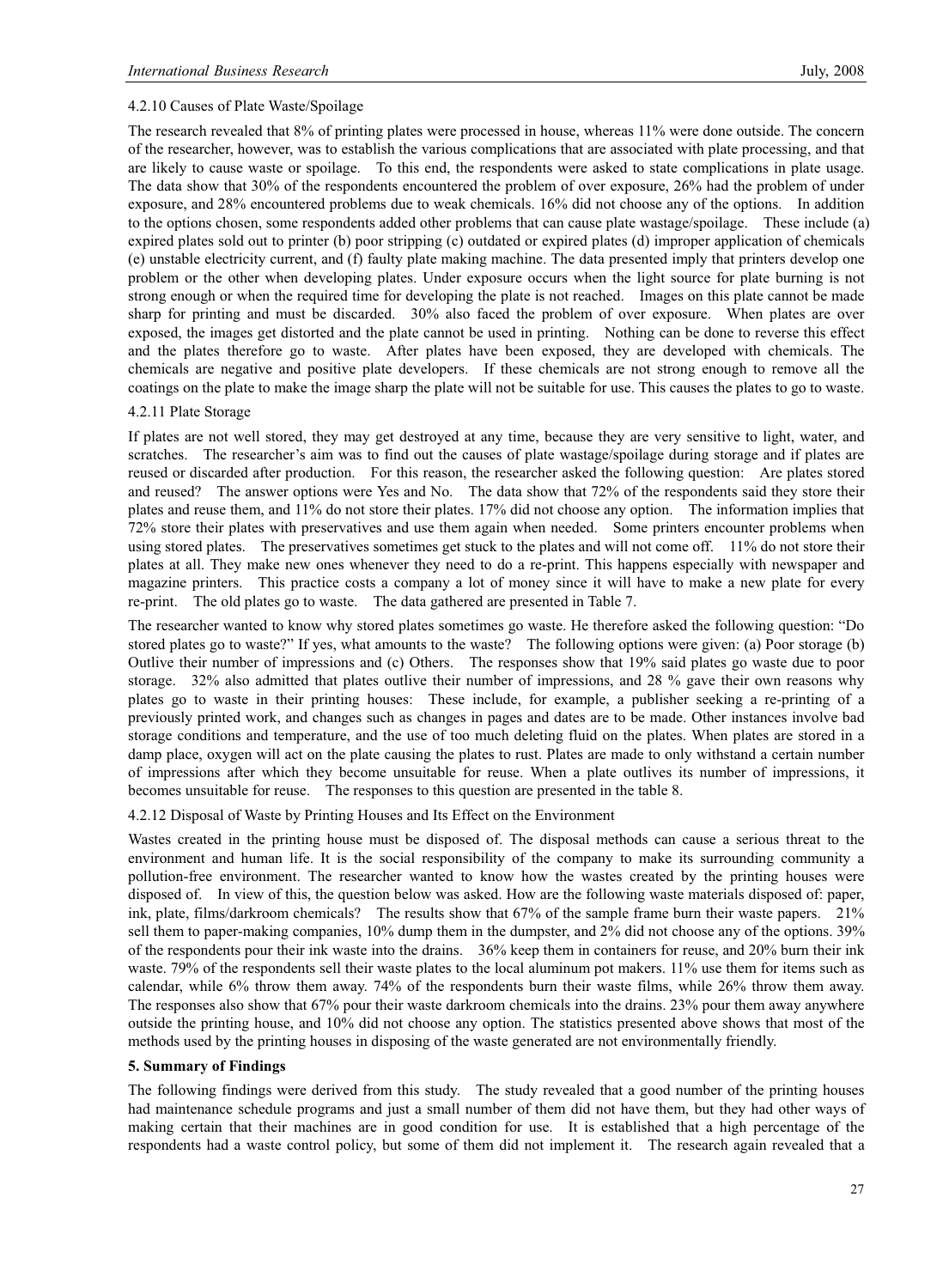large number of the respondents have a quality control unit. Others do not have a structured department/section assigned for checking quality but have trained all their employees in the area. There were some who did not have a unit for quality control at all.

It is established in this study that paper is the most wasted material in the printing houses followed by ink, plate, films, darkroom and chemicals. It is also established that many printing houses do not encounter difficulties in printing with stored papers. Just a few printing houses face problems when printing with stored papers because they do not carry out paper conditioning practices, or they go about it in the wrong way. It was discovered that a large percentage of the respondents admitted the temperature of their storeroom is the same as the pressroom.

Another finding was that the plates are stored with preservatives and reused.

A majority of the respondents process their plate in-house. Some printing houses do not store their plates and reuse them, but make new ones when needed. Storage of unused or new plates does not cause very much waste compared to already processed plates because workers pay more attention to the proper storage of new plates. It was discovered that a majority of the printing houses determine the quantity of ink needed for a job by estimates. Others also determine the ink needed by experience. Finally the research unveiled the fact that the methods of disposal adopted by printing houses studied were not environmentally friendly. In terms of the limitation of the study, the researcher couldn't cover a wider area in the population due to the lack of time.

#### **6. Recommendations and Managerial Implications**

Companies can use a variety of ways to reduce the amount of waste they generate while increasing their operational efficiency. Best management practices (BMPs) create the most cost-effective way to decrease the amount of waste generated from operations. BMPs require building an employee commitment and interest in waste prevention, as well as managerial support, to encourage participation in waste prevention programs. This includes a careful control of raw materials, practical scheduling, and job management. Other potential hazardous waste reduction techniques for printing houses require good housekeeping. Good housekeeping measures can greatly decrease the amount of waste that a firm generates. For example, a good housekeeping and maintenance program can help to ensure that all machinery and processes are working well with no leaking valves and tanks. Similarly, to reduce excess waste production, printing houses should: (a) Make sure container lids are tight fitting whenever they are not in use to prevent loss of chemical through evaporation or spoilage. Keeping lids on containers also prevents contamination with water, dirt, or other materials (b) Use spigots and pumps when dispensing new materials and funnels when transferring waste to storage containers to reduce the possibility of spills (c) Store products in locations that will preserve their shelf life. For instance, solvents should be kept in locations protected from extreme temperatures (d) Never mix different types of waste together. Mixing wastes may make recycling impossible or make waste disposal more expensive and (e) keep printing houses clean and orderly to prevent accidents and spills.

Several implications for managers were drawn from this study. First, managers need to train their employees in the proper operation of printing equipments to minimize waste created through misuse, and ensure that all employees are aware of and are familiar with company waste reduction programs, policies, and objectives. Second, managers need to set up an employee waste reduction committee. Third, they need to order and manage materials to minimize inventory going out of date and becoming a waste. Fourth, management should implement a first-in first-out inventory policy for materials with a limited shelf life. Fifth, managers should inspect all materials received and off-specification or damaged materials should be returned immediately to vendors. Sixth, they should store ink according to manufacturer instructions to prevent skinning and drying, and ink should be kept in locations that will preserve its shelf life. Finally, managers should centralize responsibility for storing and distributing solvents.

This study also has an implication for the literature on waste management in the printing industry, particularly regarding the adoption of waste management practices such as best management practices and good housekeeping standards. This study likewise contributes to previous research on waste management in the printing industry in Ghana. Prior research had used an in-depth qualitative case study to explore the effectiveness of a firm's waste management approach. In this current study, the researcher took a different approach by using a larger sample of printing houses and a quantitative approach to assess and analyze the causes and sources of waste in printing houses in Ghana.

#### **7. Areas for Future Research**

An important task for future research would be to further examine the relationship between different forms of waste and their impact on the environment. Future research might also continue to explore the alternative waste management strategies and their effects on printing houses' operating costs and profitability. Another promising avenue for further study would be to expand the study of waste generation in printing houses to include firms in other cities in Ghana.

#### **8. Conclusion**

Waste in the printing houses, as stated earlier, can be controlled but cannot be totally eliminated. Refusing to control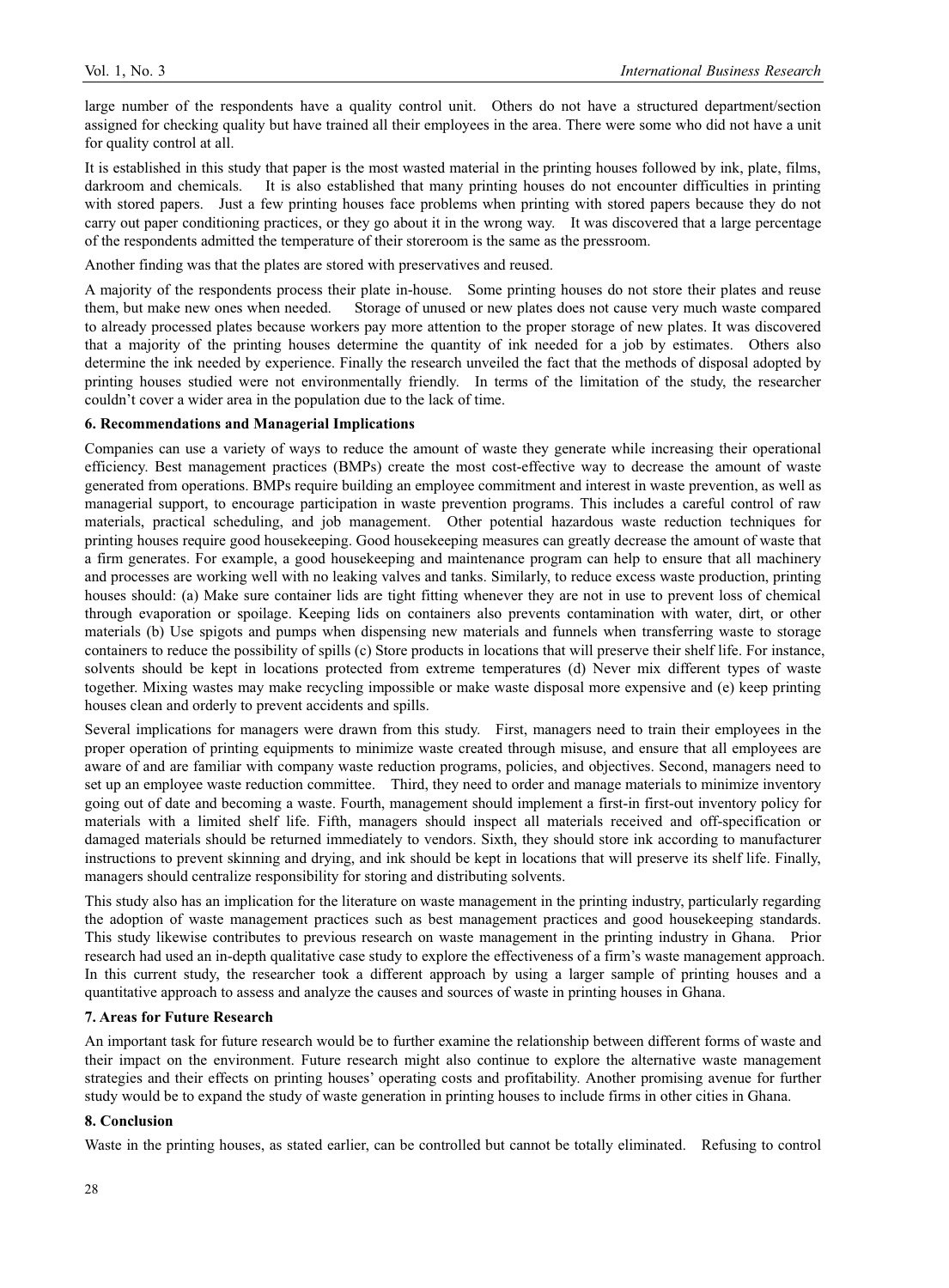the waste generated in a printing house means that production costs will rise, customers will drift, the company's profit will reduce drastically, and the environment will be polluted. The findings of this research reveal that a lot of waste is being created in printing houses, some of which can be prevented or reduced if workers make a conscious effort to manage printing waste

### **References**

Appiah, I. K. (2002). *Printing techniques*. Kumasi, Ghana: Kwame Nkrumah. University of Science & Technology Publishing.

Banerjee, S. B. (2001). Managerial perceptions of corporate environmentalism: Interpretations from industry and strategic implications for organizations. *Journal of Management Studies*, 38, 489-513.

Dalessandro, W. (2001). *Critical issues in strategic corporate environmental management*. Arlington, MA: Business and the Environment, Cutter Information Corp.

Hird, K. F. (1991). *Offset Lithographic Technology*. Tinley Park, Ill: Goodheart-Willcox Company, Inc.

Lewis, P. V. (1982). *Managing Human Relations*. Boston, MA: Kent Publishing Company.

Romano, F. (2003). The state of printing in the United States. *Electronic Publishing*, 27:12.

Romano, F. (2004). *An investigation into printing industry trends (PICRM-2004-01)*. Rochester, NY: Rochester Institute of Technology, Printing Industry Center.

Rothenberg, S., Toribia, R. & Becker, M. (2002). *Environmental management in lithographic printing (PICRM-2002-07)*. Rochester, NY: Rochester Institute of Technology, Printing Industry Center.

Tilley, F. (1999). The gap between the environmental attitude and the environmental behavior of small firms. *Business Strategy and the Environment*, 8, 238-248.

| Number of Employees | Number of Respondents | Percentage |
|---------------------|-----------------------|------------|
| $5 - 10$            | 17                    | 36%        |
| $11 - 20$           |                       | 15%        |
| $21-40$             | 10                    | 21%        |
| $41 - 60$           | 6                     | 13%        |
| 61-100              | 3                     | 6%         |
| 101 and above       | 4                     | 9%         |
| Total               | 47                    | 100%       |

Table 1. The Number of Employees in the Printing Houses

Table 2. The Number of Printing Houses in Each Group

| Groups | Number | Percentage |
|--------|--------|------------|
| ◠      |        | 15%        |
| В      | 16     | 34%        |
|        | 24     | 51%        |
| Total  |        | 100%       |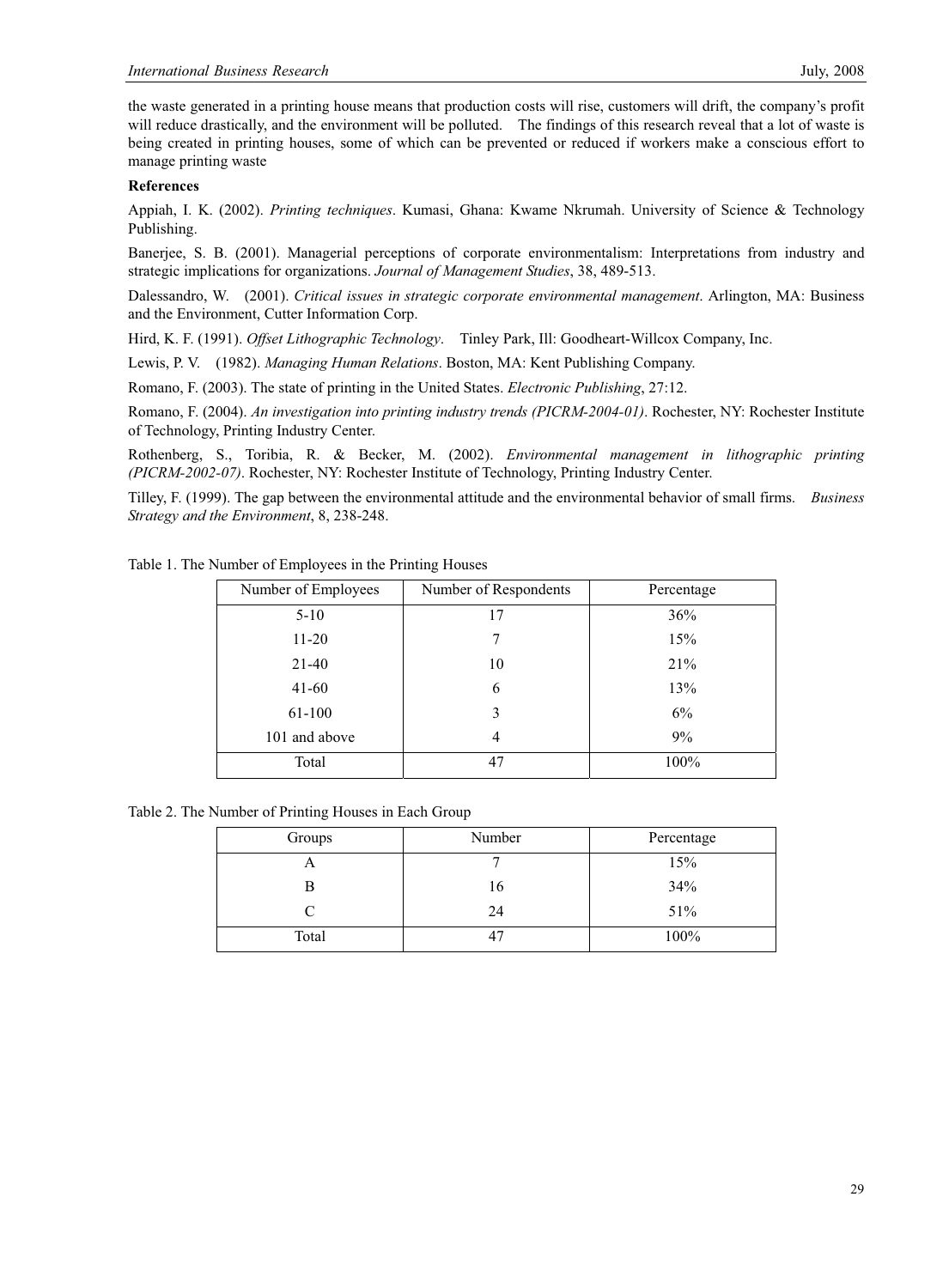| Table 3. Implementation of the Maintenance Schedule |  |  |
|-----------------------------------------------------|--|--|
|-----------------------------------------------------|--|--|

| Options | Number of Respondents | Percentage |
|---------|-----------------------|------------|
| Weekly  |                       | 9%         |
| Monthly | 20                    | 42%        |
| Yearly  | 13                    | 28%        |
| Others  | 10                    | 21%        |
| Total   |                       | 100%       |

# Table 4. Percentage of Overs on Full Color Jobs

| Range Of Overs | Respondents | Percentage |
|----------------|-------------|------------|
| $1 - 5$        | 14          | 30%        |
| $6 - 10$       | 16          | 34%        |
| $11 - 15$      | 6           | 13%        |
| $16 - 20$      |             | 8%         |
| Others         |             | 15%        |
| Total          | 47          | 100%       |

# Table 5. Percentage of Overs on Single Color Job

| Range of Overs | Respondents | Percentage |
|----------------|-------------|------------|
| $1-5$          | 30          | 64%        |
| $6 - 10$       | 8           | 17%        |
| $11 - 15$      | 0           | $0\%$      |
| $16 - 20$      |             | $0\%$      |
| None           | 9           | 19%        |
| Total          | 47          | 100%       |

# Table 6. Materials with High Rate of Spoilage

| Option             | Respondent | Percentage |
|--------------------|------------|------------|
| Paper              | 35         | 75%        |
| Plate              | 3          | 6%         |
| Ink                |            | 11%        |
| Films and darkroom |            |            |
| chemicals          | 4          | 8          |
| Total              | 47         | 100%       |